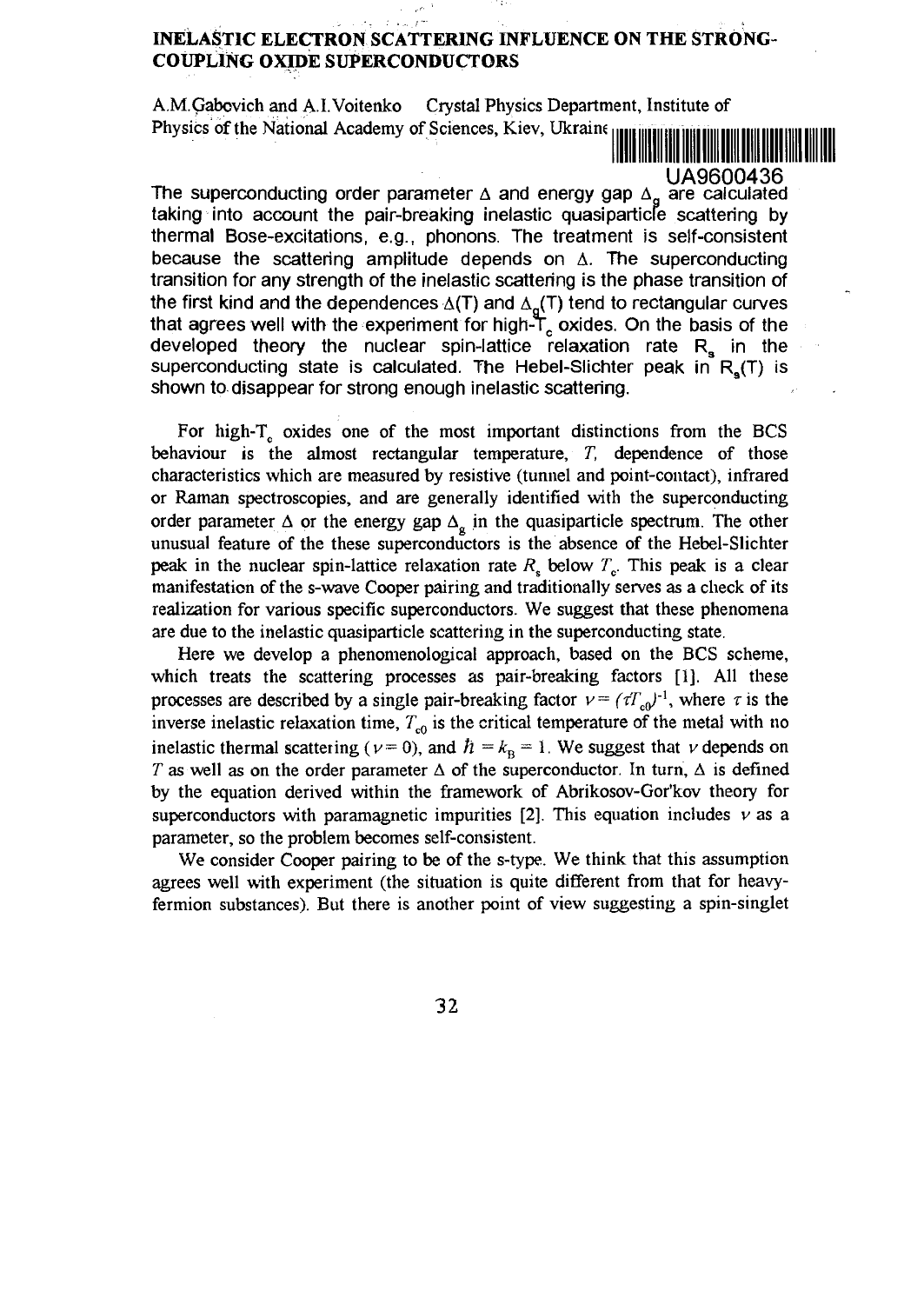anisotropic d-wave pairing. It is based, in particular, on experiments where the low temperature power dependences of transport properties were observed. Nevertheless, the s-wave character of the high-T<sub>c</sub> oxide superconductivity is supported by gap-like Giaver one-particle tunnel currents for oxides, the conventional magnetic flux quantization in  $Nb-YBa<sub>2</sub>C<sub>u</sub>O<sub>z</sub>$  rings, and usual temperature and magnetic field dependences of the Josephson current in Pb/insulator/Y<sub>1\_v</sub>Pr<sub>v</sub>Ba<sub>2</sub>Cu<sub>3</sub>O<sub>7\_8</sub> tunnel junctions.

We select the dependence  $v(t)$  in a rather general form  $v(t) = At^p f[t, \delta(t)]$ , where  $t = T/T<sub>of</sub>$ ,  $\delta = \Delta/T<sub>of</sub>$ , A and  $\beta$  are the dimensionless parameters of the theory. The exponent  $\beta$  can be found both from theoretical considerations and from resistive measurements, and usually falls into the interval 1 to 3.

The function  $f(t, \delta)$  allows for the reverse effect of the electron spectrum gap on the scattering process. In particular, it can be chosen as a constant, which makes the problem non-self-consistent. But if the quasiparticle recombination processes make the dominant contribution into inelastic scattering, it is reasonable to select  $f(t, \delta)$  in the form

$$
f(t,\delta) = \exp[-\delta(t)/t].
$$
 (1)

This equation has been obtained [3] from Eliashberg equations not allowing for the reduction of the real spectrum gap  $\Delta_{\alpha}(T)$  against the order parameter  $\Delta(T)$ :

$$
\delta_g(t) = \delta(t) \left\{ 1 - \left[ \varkappa(t) / \delta(t) \right]^{2/3} \right\}^{3/2},\tag{2}
$$

where  $\delta_{\rm g} = \Delta_{\rm g}/T_{\rm o0}$  is the dimensionless energy gap. So, we assume that the following model will be more correct:

$$
f(t,\delta) = \exp[-\delta_{\mathbf{g}}(t)/t].
$$
 (3)

In Fig. 1 the temperature dependences of the superconducting order parameter  $\delta(t)$  are shown for various types of the pair-breaking factor. The dashed curve is the Mühlschlegel curve within a factor  $T_{\text{eff}}/\Delta(0) = \gamma/\pi$ , where  $\gamma = 1.7810...$  is the Euler constant. Curve 1 corresponds to our model with a temperature-dependent pairbreaking scattering but without self-consistency:  $v(t) = 0.5t$ . We remark that even in this version of the theory the ratio  $2\Delta(0)/T_{c0}$  is far in excess of its BCS value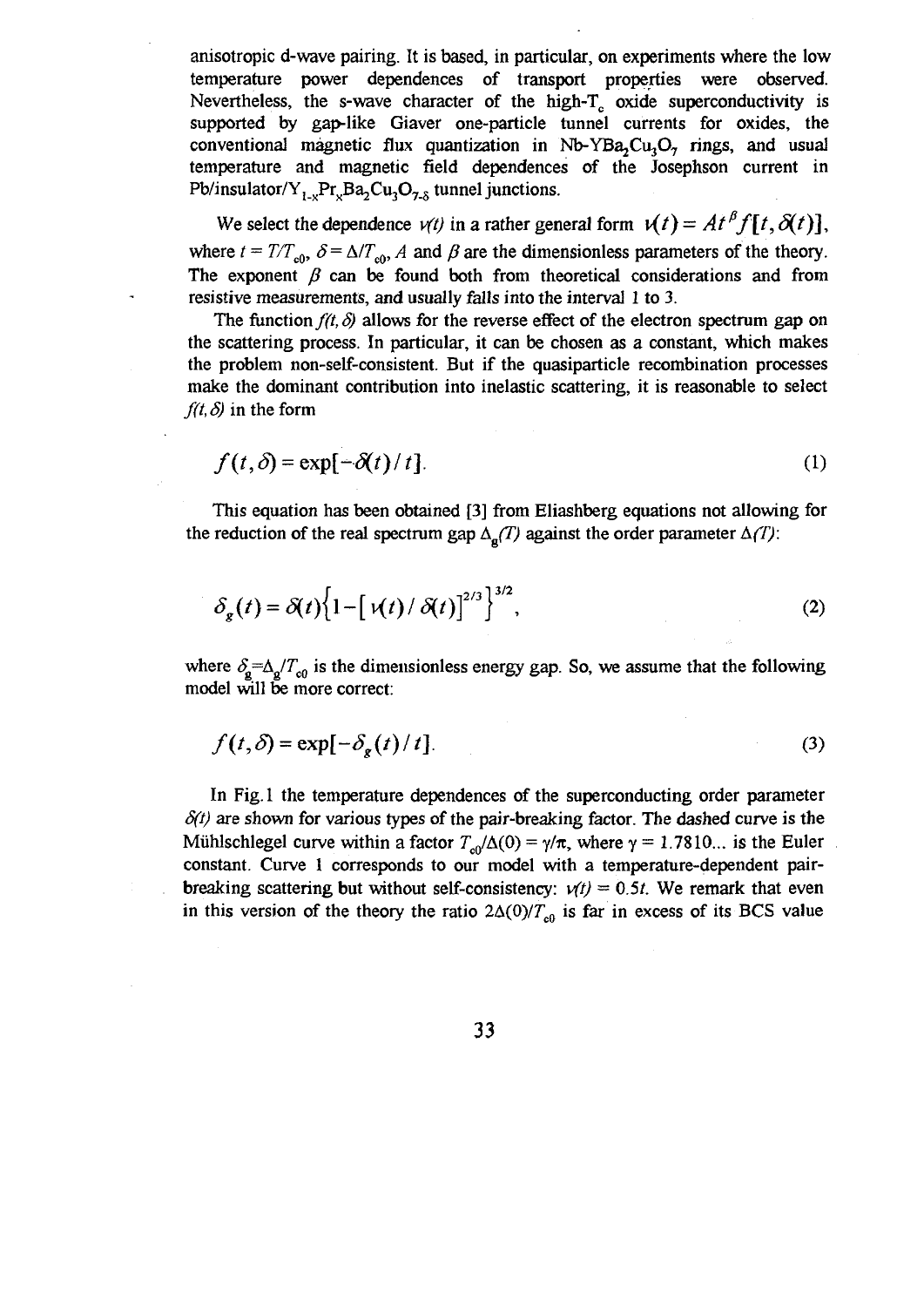$2\pi/\gamma$ , the conclusion being in agreement with the majority of experimental data for HTSC. Curves 2 and 3 were calculated in the self-consistent framework of Eqs.(l)



and (3), respectively. Here  $A = 0.5$  and  $\beta$ *=* 1, the latter being common to  $YBa<sub>o</sub>Cu<sub>o</sub>$ . The calculations were performed only in the gap region defined by the condition  $v(t) \le \delta(t)$ . One can see from Fig. 1 that the order parameter becomes double-valued when treating self-consistently. The dashed portions of curves 2 and 3 describe the lower branches connecting the branching points and the points where the condition  $v(t) \leq \delta(t)$  fails. One should note that curve 3 ends at the intersection point with curve 1 since  $v(t)$  $= \delta(t)$  here.

The double-valued character of *A(T)* in Fig. 1 at the first-glance resembles one for the gap edge obtained in [4,5] within the Eliashberg theory. However, the calculations of these works led to the singlevalued behaviour of the order parameter  $\Delta(T)$  and the energy gap  $\Delta_o(T)$ , which vanished continuously when  $T$  approached  $T<sub>e</sub>$  in line with the theory of secondorder phase transitions. The double-valued nature of the order parameter  $\Delta(T)$  and hence the gap  $\Delta_{\mathfrak{g}}(T)$  survives, as our calculations show, for arbitrary small A and  $\beta$  $> 0$ , but the branching point rapidly shifts towards the close vicinity of  $T_c$  when  $A$ becomes small. Therefore, the predicted effect would not be observed for low-T<sub>c</sub> superconductors since it goes there beyond the accuracy of the experiment.

The lower branches of curves 2 and 3 correspond to-unstable states which can not be realized since the free energies of the superconducting state for them exceed the free energies of the corresponding stable branches with larger order parameter  $\Delta(T)$ . Therefore, the continuous behaviour of  $\Delta(T)$  is interrupted at the branching point and the phase transition of the first kind into the normal state occurs, so that the order parameter goes discontinuously to zero at  $T = T_c$ . The transition is depicted by the vertical solid parts of curves 2 and 3. The transformation of the phase transition order in a similar situation, when the instability is driven by a nonequilibrium external electromagnetic radiation, was obtained in Ref.6.

The T-dependence of the nuclear spin-lattice relaxation rate in the superconducting state is the most popular among transport characteristics of high-T<sub>c</sub> oxides. First of all, here the BCS theory leads to the non-monotonous behaviour